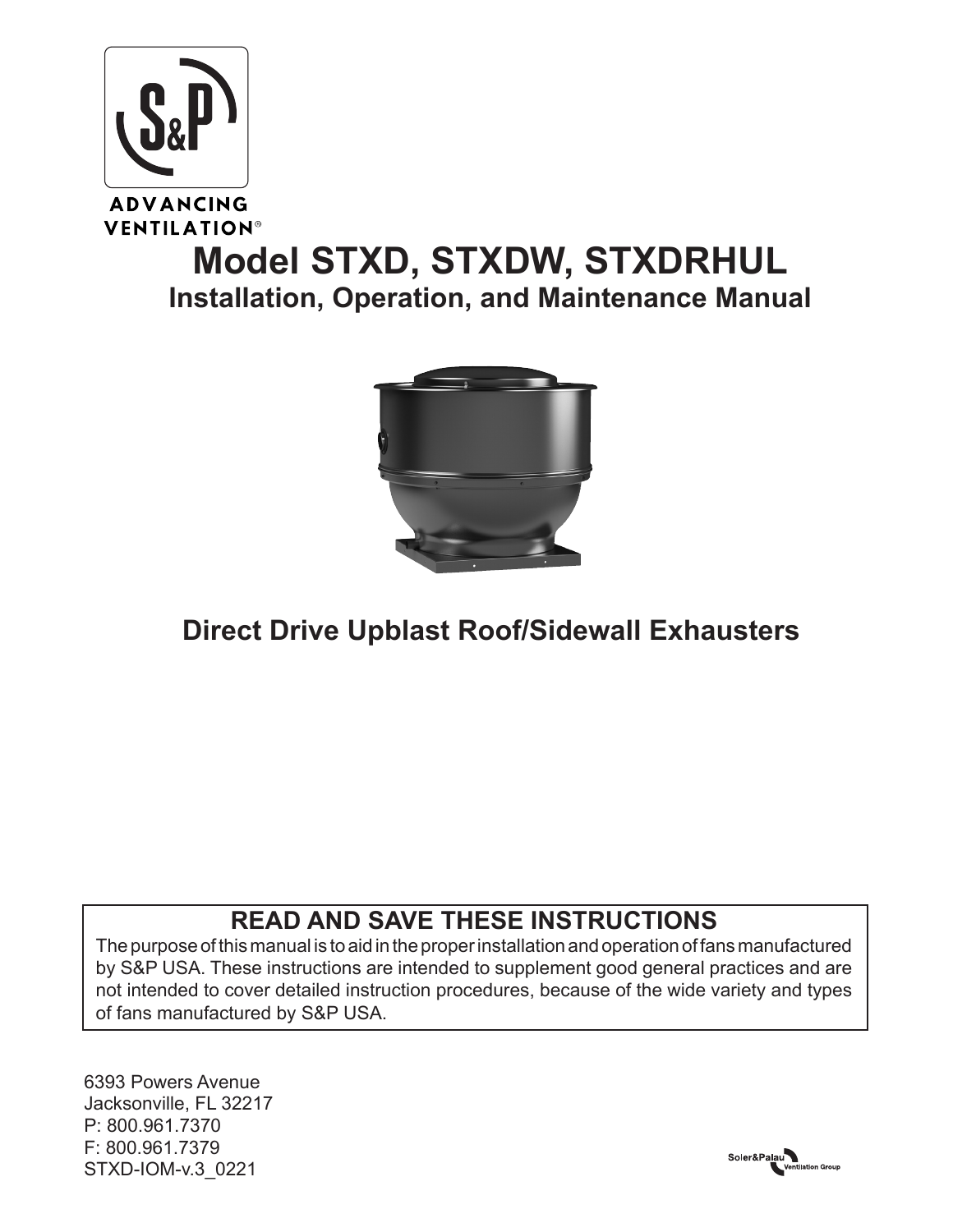# **INSTALLATION, OPERATION AND MAINTENANCE MANUAL**

### **INTRODUCTION:**

#### **DO NOT INSTALL, USE OR OPERATE THIS EQUIPMENT UNTIL THIS MANUAL HAS BEEN READ AND UNDERSTOOD. READ AND SAVE THESE INSTRUCTIONS FOR FUTURE USE.**

It is the responsibility of the purchaser to assure that the installation and maintenance of this equipment is handled by qualified personnel experienced in such work and equipment.

Contact your local representative should you need further information.

#### **SHIPMENT AND RECEIVING:**

**Prior to shipment, all fans have been thoroughly inspected and tested.**

All equipment shipped from S&P USA is skidded or crated to fully comply with trucking requirements. Inspect all shipments carefully for damage**. THE RECEIVER MUST NOTE ANY DAMAGE ON THE CARRIER'S BILL OF LADING AND FILE A CLAIM IMMEDIATELY WITH THE FREIGHT COMPANY, IN THE CASE OF ANY DAMAGE.**  Keep a record of all equipment received, including inspection details and date of receipt, because of the possibility of partial shipments.

If you receive damaged goods, contact your S&P representative for repair or replacement service.

### **HANDLING:**

Handle your equipment with caution. Some fans are provided with lifting lugs or holes for easy handling. Others must be handled using nylon straps that protect the fan's coating and housing. Spreader bars should be used when lifting large parts.

Fans should be lifted by using straps around the fan housing only. **DO NOT LIFT FANS BY THE MOTOR, BASE, PROP, WHEEL, OR FLANGES.**

Roof ventilators should be lifted by using straps around the fan housing or base only. Spreader bars should also be used to avoid damage to stack caps or hoods. **DO NOT LIFT ROOF VENTILATORS BY THE STACK CAP OR HOOD.** On hooded units, disassemble the stack from hood when lifting. Upblast models may be lifted assembled.

#### **STORAGE:**

If fans are stored for any length of time, they should be stored in a clean, dry location to prevent rust and corrosion. Outdoor storage is not recommended. When outdoor storage is necessary, they should be protected from the elements as best as possible. Cover the fan inlet and outlet and keep motors dry and clean.

For extended storage (more than 3 months), motor shafts should be rotated monthly. Storage records should be kept to assure proper maintenance. The factory can advise warranty centers to provide motor and bearing service if needed.

## **INSTALLATION:**

Roof ventilators should always be mounted to a flat level, solid and rigid structure. Particular caution should be exercised when installing fans on metal buildings. Be sure wall or roofs are capable of supporting the fan(s). Walls/ Roofs not supported correctly will cause vibration that could cause damage or injury.

Fans mounted off ground level should be rigidly mounted to a special platform and be placed **as near as possible to, or over, a solid wall or column.**

Supports for suspended fans must be crossbraced for live load support to prevent side sway.

Use guy wires to help secure root units if excessively windy conditions prevail.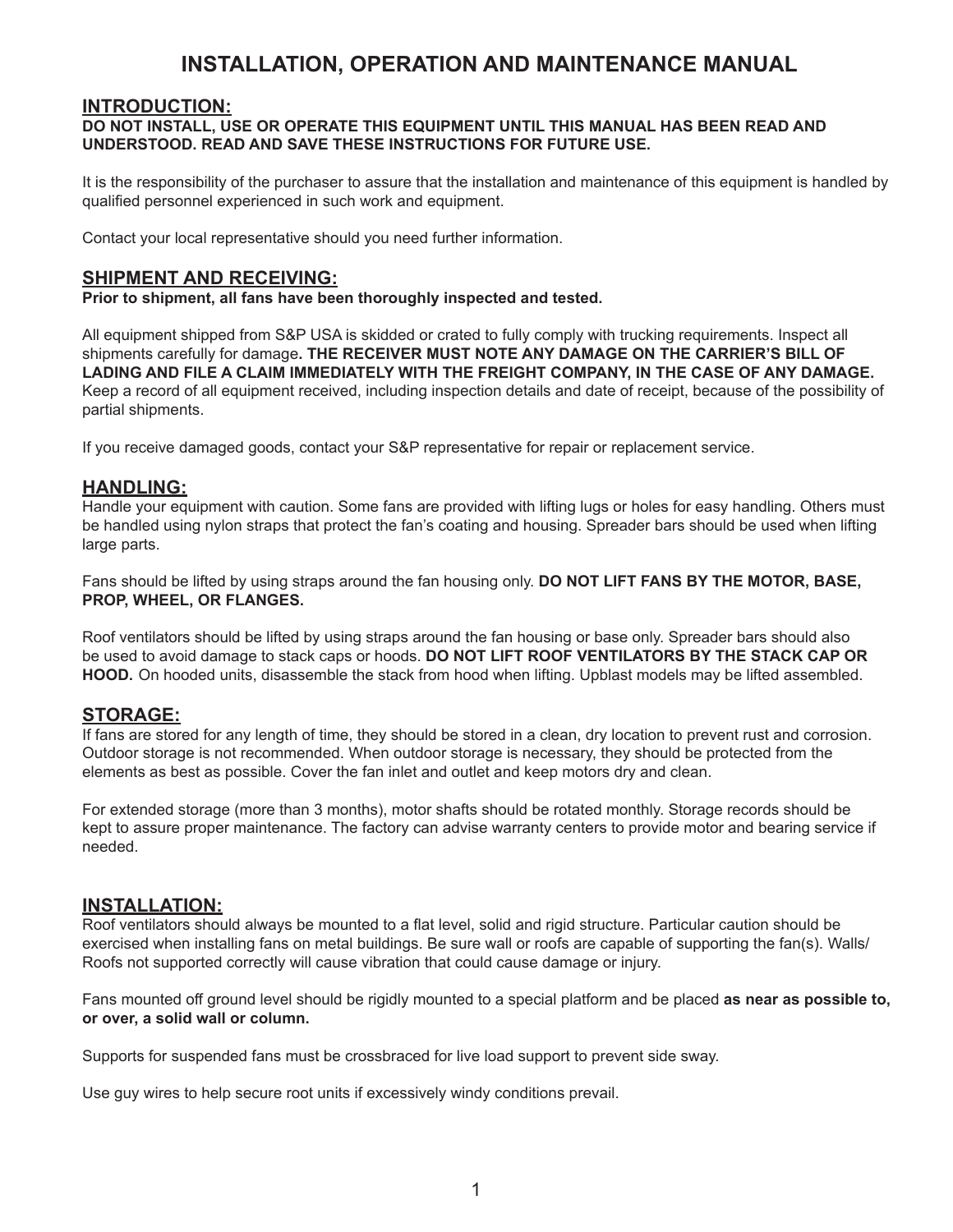- 1. **CAUTION!** This fan contains rotating parts and requires special service. Appropriate safety precautions should be taken during installation, operation and maintenance.
- 2. **WARNING!** Do not install or operate this fan in an environment or atmosphere where combustible or flammable materials, gasses or fumes are present, unless it was specifically designed and manufactured for use in that environment. Explosion or fire can result. Explosive, corrosive, high temperature, etc. conditions may require special construction, inspection and maintenance. It is necessary to observe the fan manufacturer's recommendations and limitation concerning the type of material to be handled by the fan and its application in special conditions.
- 3. When ventilator is designed to be mounted on a curb, the curb should be securely installed prior to fan installation.
- 4. A damper, if used, should be securely mounted within the curb or wall in a manner that allows free and unobstructed operation.
- 5. **CAUTION!** All electrical work must be done in accordance with local and/or national electrical codes as applicable. If you are unfamiliar with methods of installing electrical wiring, secure the services of a qualified electrician.
- 6. **WARNING!** This product must be grounded.
- 7. **DANGER!** Make sure power is turned off and locked in the OFF position at the service entrance before installing, wiring or servicing fan.
- 8. **CAUTION!** Before wiring the motor, check the supply voltage against the motor nameplate voltage. High or low voltage can damage the motor and void the motor warranty.
- 9. **WARNING!** Be sure to keep all wiring clear of rotating or moving parts.
- 10. **WARNING!** Before starting the fan, turn the wheel to assure it rotates freely. If needed, adjust the wheel/shaft/motor position as required to achieve necessary clearances.
- 11. **WARNING!** Check all setscrews and keys. Tighten as necessary prior to fan startup.
- 12. On roof units, anchor the fan securely to the curb. Anchoring through the vertical portion of the curb cap flange is recommended. Use a minimum of four lag bolts or other suitable fasteners.
- 13. Due to the general nature of its applications, the basic air mover is available with protective guards and/or other devices for required operating safety as with most installations of rotating machinery. Before operating the basic unit in any of its applications determine requirements for such guards and/or devices needed for protection against accidental contact with moving parts or against injury to nearby personnel or critical equipment due to accidental rupture of fast moving parts.
- 14. For Miami-Dade NOA, Florida Product Approval, and Texas Department of Insurance Listing please reference NOA# 20-1006.04 for proper installation. Curbs must be self-flashing, galvanized 18 gauge steel. They also may be up to 24" tall.

#### **START-UP:**

Lock out the power source.

#### Tighten all bolts and setscrews securely. **NOTE THAT ALL BOLTS AND SETSCREWS SHOULD BE TIGHTENED AFTER TWO DAYS OF INITIAL OPERATION.**

Clearance should be checked all around between wheel or propeller tips and the housing before starting up. The wheel or propeller should not strike the housing.

No initial lubrication is required. Motors have been pre-lubricated by motor manufacturer.

Arrows to show direction of rotation and airflow are attached to the fan housings.

After the electrical connections are completed, apply just enough power to start the impeller as indicated by the directional arrows on the unit. If the impeller is turning the wrong direction, it will not deliver rated airflow and the motor connections must be altered to correct rotation.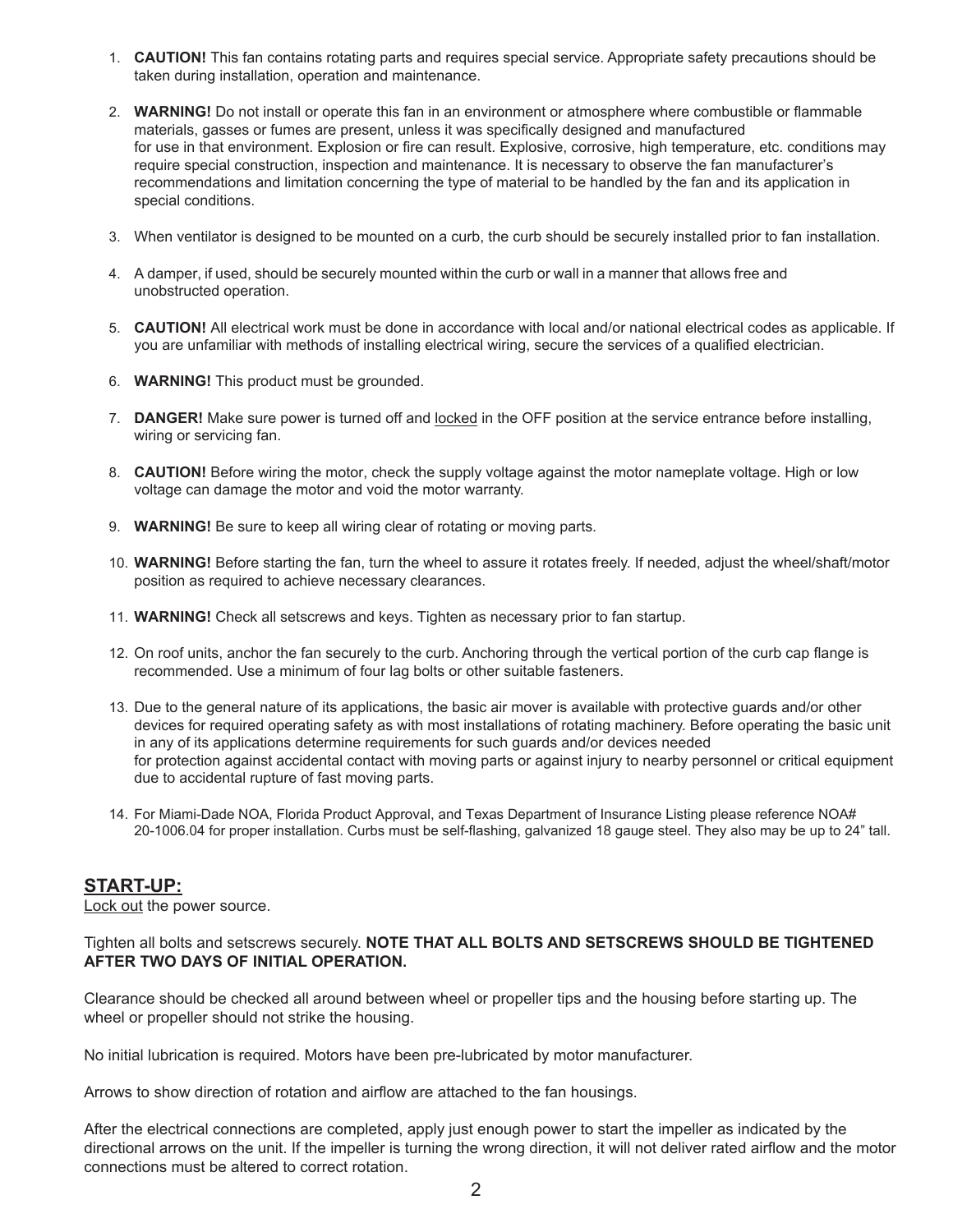Lock out the power source before the installation of all accessories.

Fan electrical power can now be applied and special attention should be given to determine if motor is working properly. At this time, with air system in full operation, with guards attached, it is well for the electrician to measure the operating amperage of the motor and compare with the nameplate rating to determine that the motor is operating under safe load conditions.

The fan should not need balancing, as it was balanced at the factory to meet stringent vibration levels before shipment. However, there are several things that may cause vibration, such as rough handling in shipment and erection, weak foundations, and alignments.

## **MAINTENANCE:**

- 1. Before performing any maintenance on the fan, be sure power is turned off and locked in the OFF position at the service entrance before servicing the fan.
- 2. Ventilators should be carefully checked at least once a year. For critical or rugged applications, a routine check every two or three months is suggested.
- 3. All motors supplied with S&P USA ventilators carry a one (1) year warranty from date of shipment. For repairs within the warranty period, the motor must be taken to the motor manufacturer's authorized service dealer. Contact your representative for additional warranty details.
- 4. A periodic motor check should consist of spinning the motor shaft with the power off to be sure the motor turns freely.
- 5. Check sheave set screws to ensure tightness. Proper keys must be in keyways.
- 6. Do not readjust blade pitch or fan RPM. If sheaves are replaces, use only sheaves of identical size and type.
- 7. During the first few months of operation, it is recommended that the setscrews be checked to assure they are tight.
- 8. The rotating wheel or propeller requires particular attention in most applications since materials in the air being handled can build up on the blades to cause destructive vibration; and may also corrode and/or erode the blade metal to weaken the structure of the propeller. Regular inspection and corrective action at intervals determined by the severity of each application are essential to good service life.

## **MOTORS:**

The fundamental principle of electrical maintenance is **KEEP THE MOTOR CLEAN AND DRY.** This requires periodic inspection of the motor. The frequency depends upon type of motor and the service.

We recommend periodic checks of voltage, frequency, and current of a motor while in operation. Such checks assure the correctness of frequency and voltage applied to the motor, and yield an indication of the fan load. Comparison of this data with previous data will give an indication of the fan performance. Any serious deviations should be investigated and corrected.

Lubricate integral horsepower motors per the motor manufacturer's recommendations. Lubrication frequency depends on the motor horsepower, speed, and service. Use compatible greases.

- 1. All motors carry a one (1) year warranty from date of shipment. For repairs within the warranty period, the motor must be taken to the motor manufacturer's authorized service dealer. Contact your representative for additional warranty details.
- 2. A periodic motor check should consist of spinning the motor shaft with the power off to be sure the motor turns freely.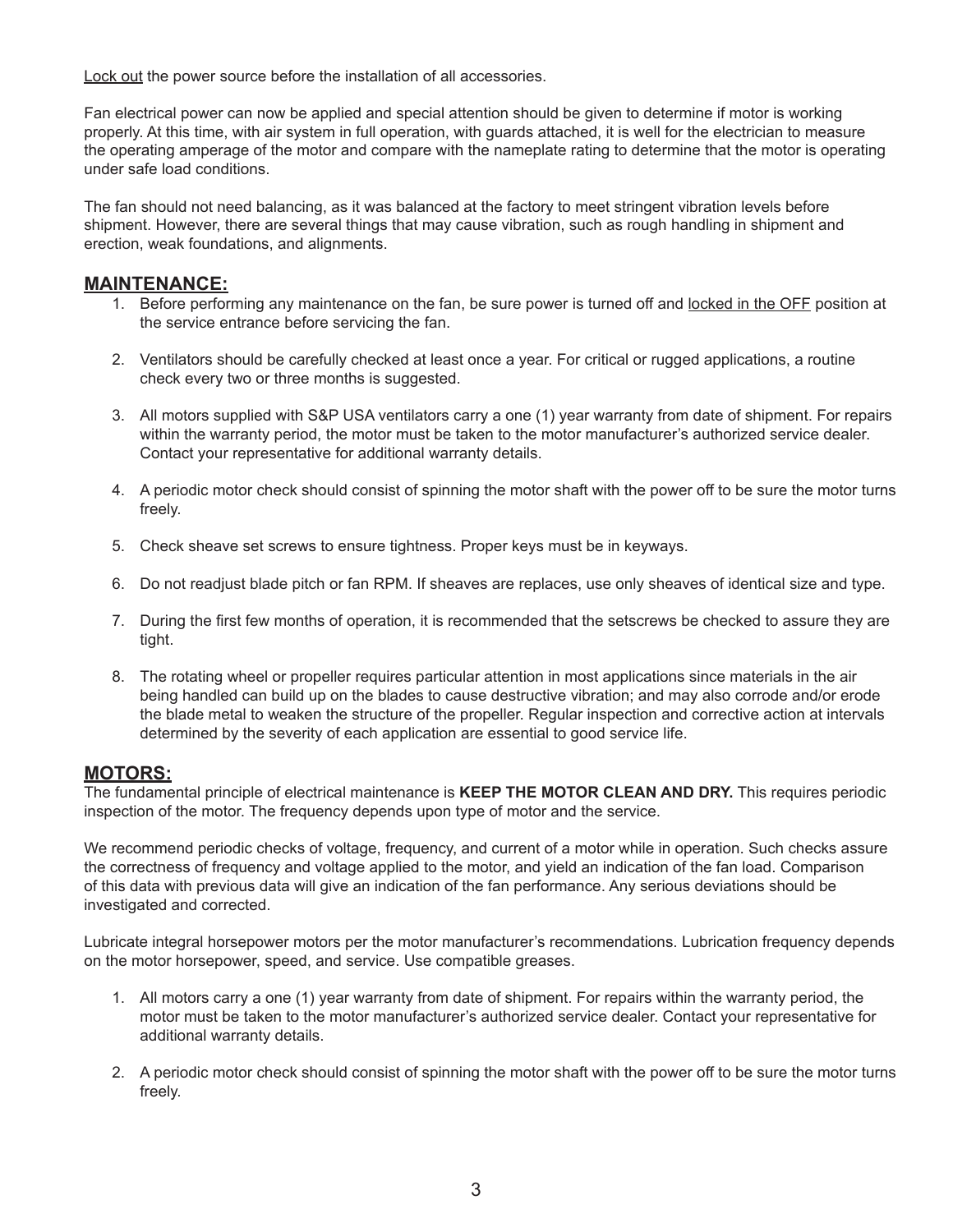# **REPAIR PARTS:**

- 3. Fan Blades Repair of individual fan blades or propeller assemblies is not recommended. Contact factory with blade size, number of blades, bore size, motor HP, air flow direction, rotation, fan RPM or sheave sizes and any order/tag information that is available for replacement.
- 4. Misc. Parts Not available from local trade channels should be returned for repair or replacement. Be sure to obtain return tags or authorization before shipment.
- 5. Electric Motors Repair or replacement of motors is normally performed by a repair station authorized by the manufacturer. Contact your representative or the factory for locations nearest to you. DO NOT ship motor to the factory without specific authorization.

| <b>PROBLEM</b>              | <b>POSSIBLE CAUSES</b>                                                                                                                                                                                                                                                                                                                                                                                                  |  |  |
|-----------------------------|-------------------------------------------------------------------------------------------------------------------------------------------------------------------------------------------------------------------------------------------------------------------------------------------------------------------------------------------------------------------------------------------------------------------------|--|--|
| <b>Excessive Vibration</b>  | Propeller, wheel or sheaves loose on shaft<br>Out of balance propeller<br>Excessive buildup of dirt/dust on propeller<br>Bent shaft<br>Weak mounting base for fan<br>Fan mounting bolts loose<br>Loose or worn bearings<br>Bearing or drive misalignment<br>Structures not crossbraced (wall fans)<br>Curb not flat and level                                                                                           |  |  |
| <b>Excessive Horsepower</b> | Static pressure higher than design<br>Wheel or propeller rotating in wrong direction<br>Fan speed higher than design                                                                                                                                                                                                                                                                                                    |  |  |
| Too Little Air              | Restricted fan inlet or outlet<br>Filters are dirty or clogged<br>Wheel or propeller rotating in the wrong direction<br>System is more restrictive (more static pressure) than expected<br>Fan speed lower than design<br>Inlet or Outlet screens clogged                                                                                                                                                               |  |  |
| <b>Too Much Air</b>         | Filters not in place<br>Fan speed higher than design<br>System is less restrictive (less static pressure) than expected                                                                                                                                                                                                                                                                                                 |  |  |
| Fan Does Not Operate        | Wrong voltage<br>Electricity turned off or note wired properly<br><b>Blown fuses</b><br>Overload protector has broken circuit                                                                                                                                                                                                                                                                                           |  |  |
| <b>Excessive Noise</b>      | Propeller, wheel or sheaves loose<br>Accumulation of material on propeller<br>Worn or corroded propeller<br>Wheel or propeller out of balance<br>Wheel or propeller hitting housing<br>Bent shaft<br>Loose fan mounting bolts<br>Rattle of components in high velocity airstream<br><b>Electrical noise</b><br>Noise from high velocity air system<br>Vibrating parts not isolated from building<br>Vibrating duct work |  |  |

# **FAN TROUBLE-SHOOTING CHART**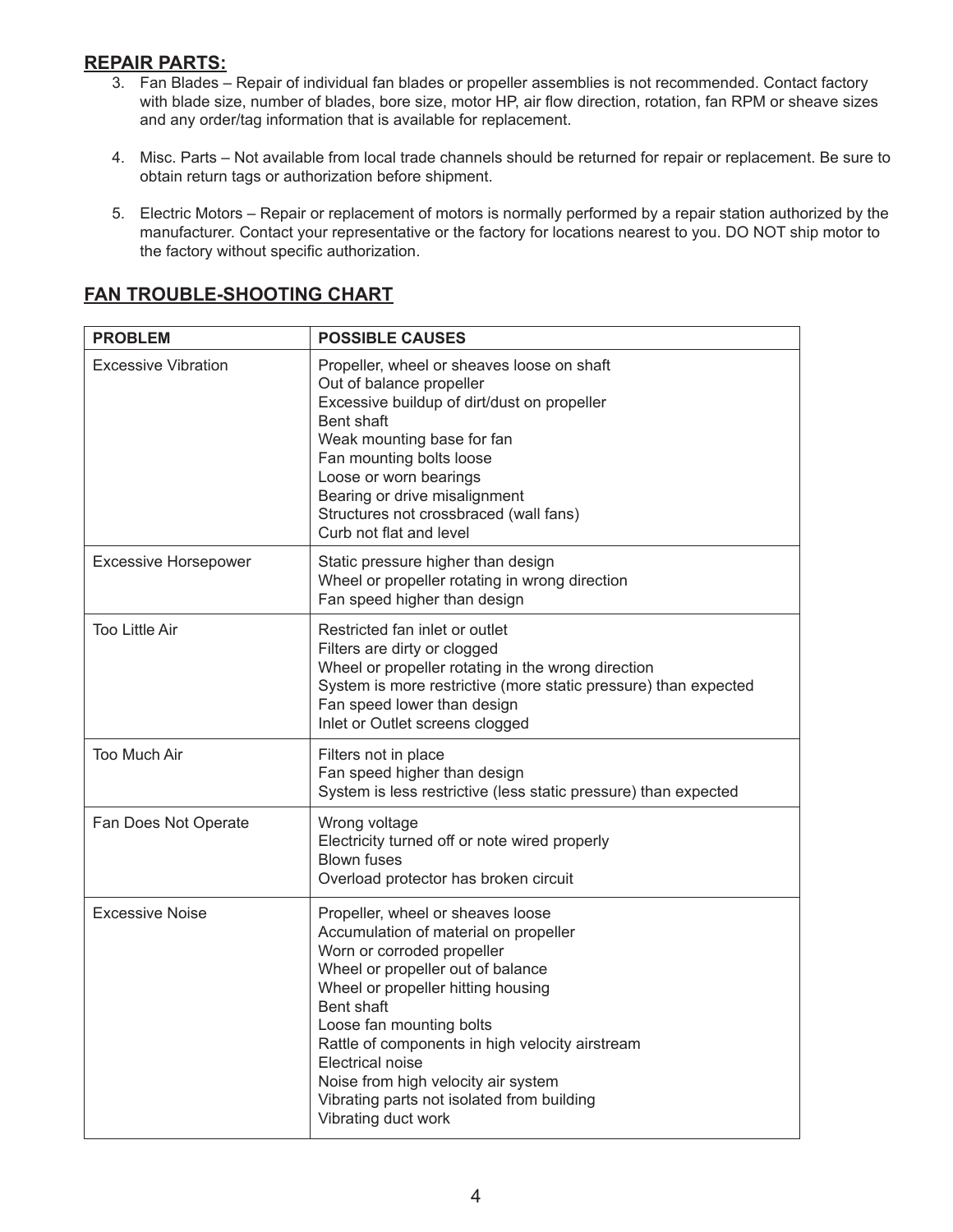## **WARRANTY:**

S&P USA warrants STXD and STXDW to be free from defects in material and workmanship for five (5) years from date of shipment and STXDRHUL to be free from defects in material and workmanship for two (2) years from date of shipment. Any units or parts which prove to be defective and are reported during the warranty period will be replaced at our option when returned to our factory, transportation prepaid. Deterioration or wear by heat, abrasive action, chemicals, improper installation or operation or lack of normal maintenance shall not constitute defects, and are not covered by warranty.

The motor is warranted by the motor manufacturer for one (1) year. If the motor becomes defective in the warranty period, it should be taken to the nearest authorized motor service station. If this is not done, the motor manufacturer will not warrant the motor. Call the factory for instructions if authorized service station is not known.

S&P USA will not be responsible for any installation, removal or re-installation costs or any consequential damage resulting in failure to meet conditions of any warranty.

#### **LIMITATION OF WARRANTY AND LIABILITY**

This warranty does not apply to any such S&P product or parts which have failed as a result of faulty installation or abuse, or incorrect electrical connections or alterations, made by others, or use under abnormal operating conditions or misapplication of the products and parts.

S&P USA will not approve for payment any repairs made outside the factory without prior written consent of its Jacksonville, Florida office.

The foregoing shall constitute our sole and exclusive warranty and our sole and exclusive liability and is in lieu of all other warranties, whether written, oral, implied or statutory. There are no warranties which extend beyond the description of the page hereof. Seller does not warrant that said goods and articles are of merchantable quality or that they are fit for any particular purpose. The liability of seller on any claim of any kind, including negligence, for any loss or damage arising out of or connected with, or resulting from the sale and purchase of the products and parts covered by this proposal, acknowledgement, order or from the performance or breach of any contract pertaining to such sale or purchase, or from the design, manufacture, sale, delivery, resale, installation, technical direction of installation, inspection, repair, operation or use of any products or parts covered by this proposal, acknowledgement, order or furnished by seller shall, in no case exceed the price allocable to the products or parts thereof which give rise to the claim and shall terminate one (1) year after the shipment of said products and parts.

In no event, whether as a result of breach of contract, or warranty or alleged negligence, defects, incorrect advice or other causes, shall seller be liable for special or consequential damages, including, but not limited to, loss of profits or revenue, loss of use of the equipment or any associated equipment, cost of capital, cost of substitute equipment, facilities or services, down time costs, or claims of customers of the purchaser for such damages. S&P USA neither assumes nor authorizes any persons to assume for it any other liability in connection with the sale of its fan products and parts. Some states do not allow the exclusion or limitation of incidental or consequential damages, so all of the above limitations or exclusions may not apply to you.

#### **SAFETY ACCESSORIES WARNING:**

The responsibility for providing safety accessories for equipment supplied by S&P USA is that of the installer and user of this equipment. S&P USA sells its equipment with and without safety accessories, and accordingly it can supply such safety accessories upon receipt of order.

The user, in making its determination as to the appropriate safety accessories to be installed and any warning notices, should consider (1) the location of the installation, (2) the accessibility of employees and other persons to this equipment, (3) any adjacent equipment, (4) applicable building codes, and (5) requirements of the Federal Occupational Safety and Health Act. Users and installers of this equipment should read "RECOMMENDED SAFETY PRACTICES FOR AIR MOVING DEVICES" which is published by Air Movement and Control Association, 30 West University Drive, Arlington Heights, Illinois 60004.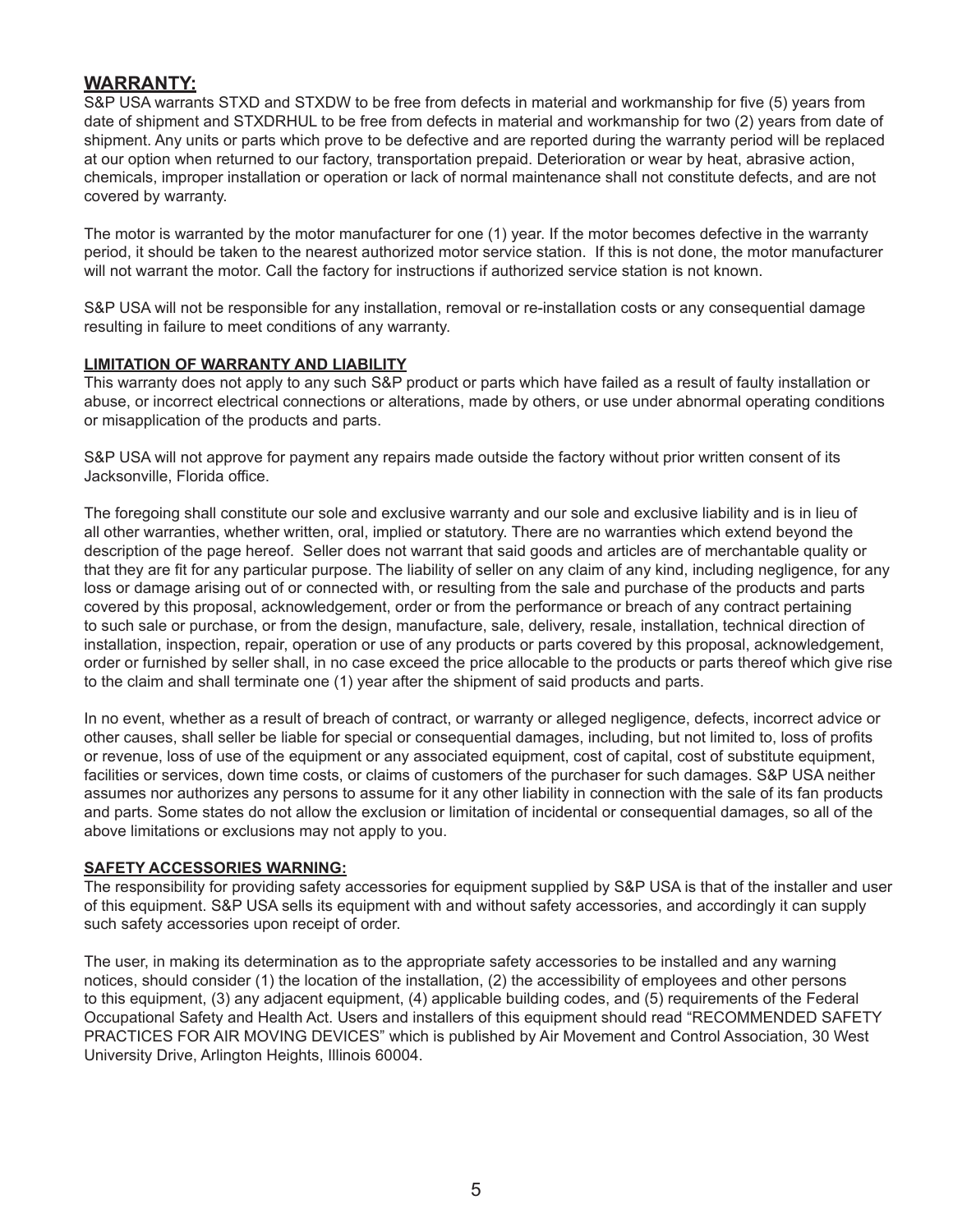# **Replacement Parts Model STXD 6-16**





| <b>Model</b><br><b>STXD</b> | <b>Motor HP</b> | <b>Wheel</b><br>$\odot$ | <b>Motor Cover Cap</b><br>② | Wind Band <sup>3</sup> |  |
|-----------------------------|-----------------|-------------------------|-----------------------------|------------------------|--|
| 06C                         | 1/10            | 400399                  | 400125                      | 400194                 |  |
|                             | 1/3             | 400400                  |                             |                        |  |
| $\,6\,$                     | 1/10            | 400399                  | 400125                      | 400194                 |  |
|                             | 1/3             | 400400                  |                             |                        |  |
| $\overline{7}$              | 1/10            | 400399                  | 400125                      | 400194                 |  |
|                             | 1/3             | 400400                  |                             |                        |  |
| 8                           | $1/25 - 1/10$   | 400399                  | 400125                      | 400194                 |  |
|                             | <b>1/4 EXP</b>  | 400397                  |                             |                        |  |
|                             | $1/4 - 1/3$     | 400400                  |                             |                        |  |
| 10 <sup>°</sup>             | $1/4 - 1/3$     | 400401                  | 400125                      | 400194                 |  |
| 12                          | $1/4 - 3/4$     | 400402                  | 400126                      | 400195                 |  |
| 14                          | $1/4 - 1$       | 400403                  | 400126                      | 400195                 |  |
| STXDe14                     |                 | 400389                  |                             |                        |  |
| 15                          | $1/2, 1-1/2$    | 400395                  | 400127                      | 400196                 |  |
|                             | $1 - 1/2$       | 400403                  |                             |                        |  |
| STXDe15                     | $1/2 - 1$       | 400390                  |                             |                        |  |
| 16                          | 1/2             | 400393                  |                             |                        |  |
|                             | $1 - 1/2$       |                         | 400127                      | 400196                 |  |
| STXDe16                     | 1               | 400391                  |                             |                        |  |

Note: For RHUL Base Drop the A suffix